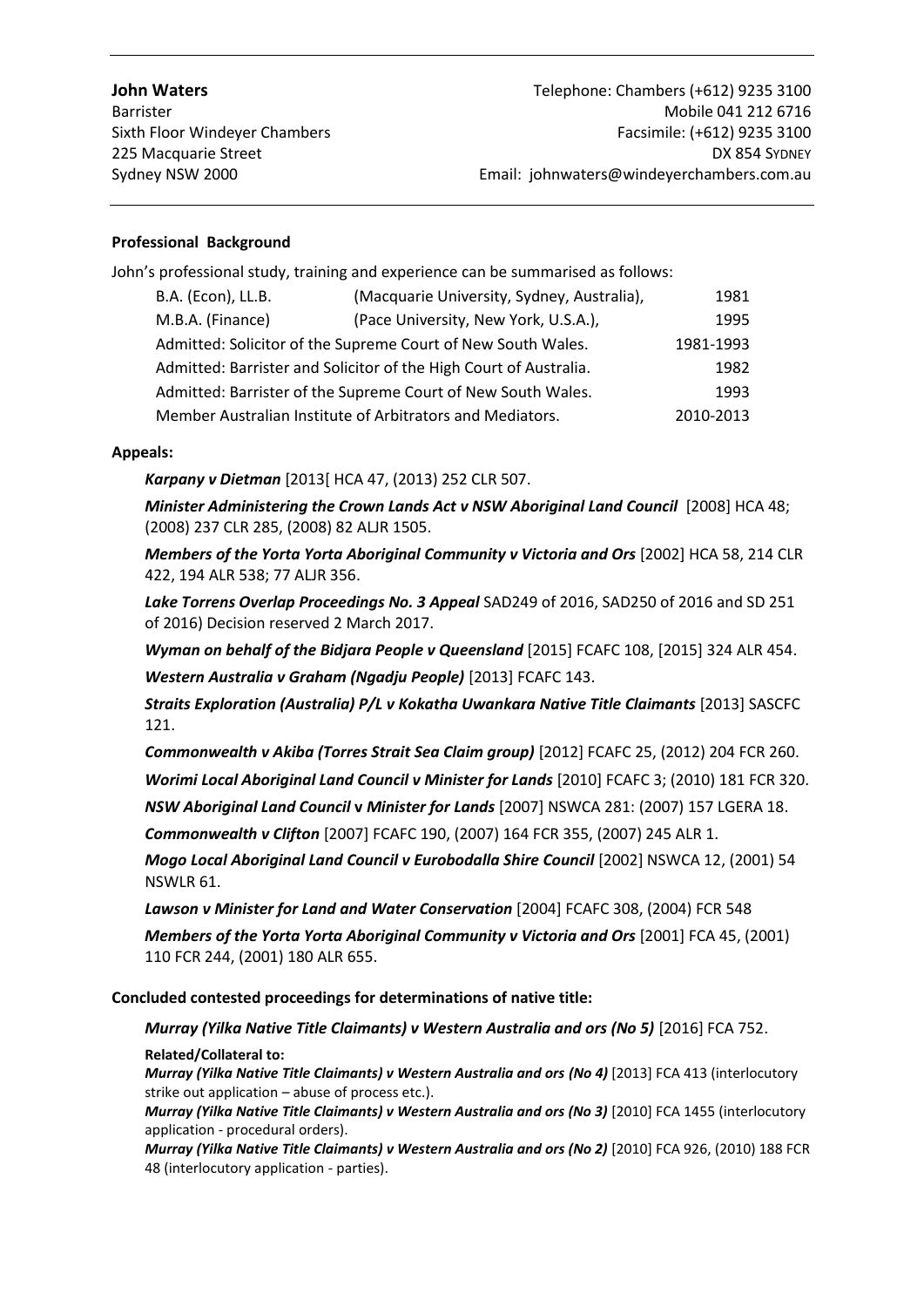*Murray (Yilka Native Title Claimants) v Western Australia and ors* [2010] FCA 595 (interlocutory application - parties).

*Harrington-Smith (Wongatha People) v Native Title Registrar* [2007] FCA 414 (application to restrain de-registration of claim).

*Harrington-Smith (Wongatha People) v Western Australia [No 9]* [2007] FCA 31, [2007] 238 ALR 1 (determination of native title – 1039 pp., 4010 paras).

*Harrington-Smith (Wongatha People) v Western Australia [No 8]* [2004] FCA 28, [2004] 207 ALR 483 (interlocutory decision – evidence – genealogical charts).

*Harrington-Smith (Wongatha People) v Western Australia [No 7]* [2003] FCA 893, [2003] 130 FCR 424 (interlocutory decision – 1426 objections to 15 expert evidence).

*Harrington-Smith (Wongatha People) v Western Australia [No 6]* [2003] FCA 663, (interlocutory decision – contested adjournment application by applicant after 65 hearing days).

*Harrington-Smith (Wongatha People) v Western Australia [No 5]* [2003] FCA 218, (2003) 197 ALR 138 (interlocutory decision – application by applicant to amend – viability of amendments proposed).

*Harrington-Smith (Wongatha People) v Western Australia [No 4]* [2003] FCA 17, (interlocutory decision – evidence – hearsay – historical photographs).

*Harrington-Smith (Wongatha People) v Western Australia* [2002] FCA 934, [2002] 121 FCR 82 (interlocutory decision – giving of evidence accompanied).

*Harrington-Smith (Wongatha People) v Western Australia* [2002] FCA 871, (interlocutory decision – representation of party by non-lawyer).

*Walker (Ngalia Kutjutgkatja People) v Western Australia* [2002] FCA 869, (interlocutory decision – joinder – interest of proposed party – applicant for mineral exploration licence).

*Harrington-Smith (Wongatha People) v Western Australia [No 3]* [2002] FCA 632, (interlocutory decision – 8 applications concerning evidence, recall of witnesses, location and manner of receiving and recording evidence).

*Harrington-Smith (Wongatha People) v Western Australia [No 2]* [2002] FCA 184, (interlocutory decision – joinder – interest of proposed party – industry organisation).

*Harrington-Smith (Wongatha People) v Western Australia* [2001] FCA 1893, (interlocutory decision – setting aside subpoenas to expert witnesses).

#### *Wyman on behalf of the Bidjara People v Queensland* [2013] FCA 1229.

#### **Related/Collateral to:**

*Wyman (Bidjara People) v State of Queensland and ors [No 4]* [2014] FCA 93. (Making of orders). *Wyman (Bidjara People) v State of Queensland and ors [No 3]* [2014] FCA 8. (Determination of no native title).

*Wyman (Bidjara People) v State of Queensland and ors [No 1]* [2013] FCA 366. (Application by competing claimant for leave to appeal from interlocutory decision).

*Wyman (Bidjara People) v State of Queensland and ors* [2012] FCA 921. (Application to amend to rectify mapping error by commencing further proceedings).

*Wyman (Bidjara People) v State of Queensland and ors* [2012] FCA 454. (Application for summary dismissal).

*Wyman (Bidjara People) v State of Queensland and ors* [2012] FCA 416. (Application to restrict use of materials held by expert).

*Wyman (Bidjara People) v State of Queensland and ors* [2012] FCA 397. (Application to restrict access to materials held by expert).

#### *Graham (Ngadju People) v Western Australia and ors* [2014] FCA 1247.

#### **Related/Collateral to:**

*Graham (Ngadju People) v Western Australia and ors* [2014] FCA 700. (Addendum, after further submissions, to findings on extinguishment at first instance).

*Graham (Ngadju People) v Western Australia and ors* [2014] FCA 516. (Findings on extinguishment at first instance).

*Graham (Ngadju People) v Western Australia and ors.* [2012] FCA 1455. (Findings on connection at first instance).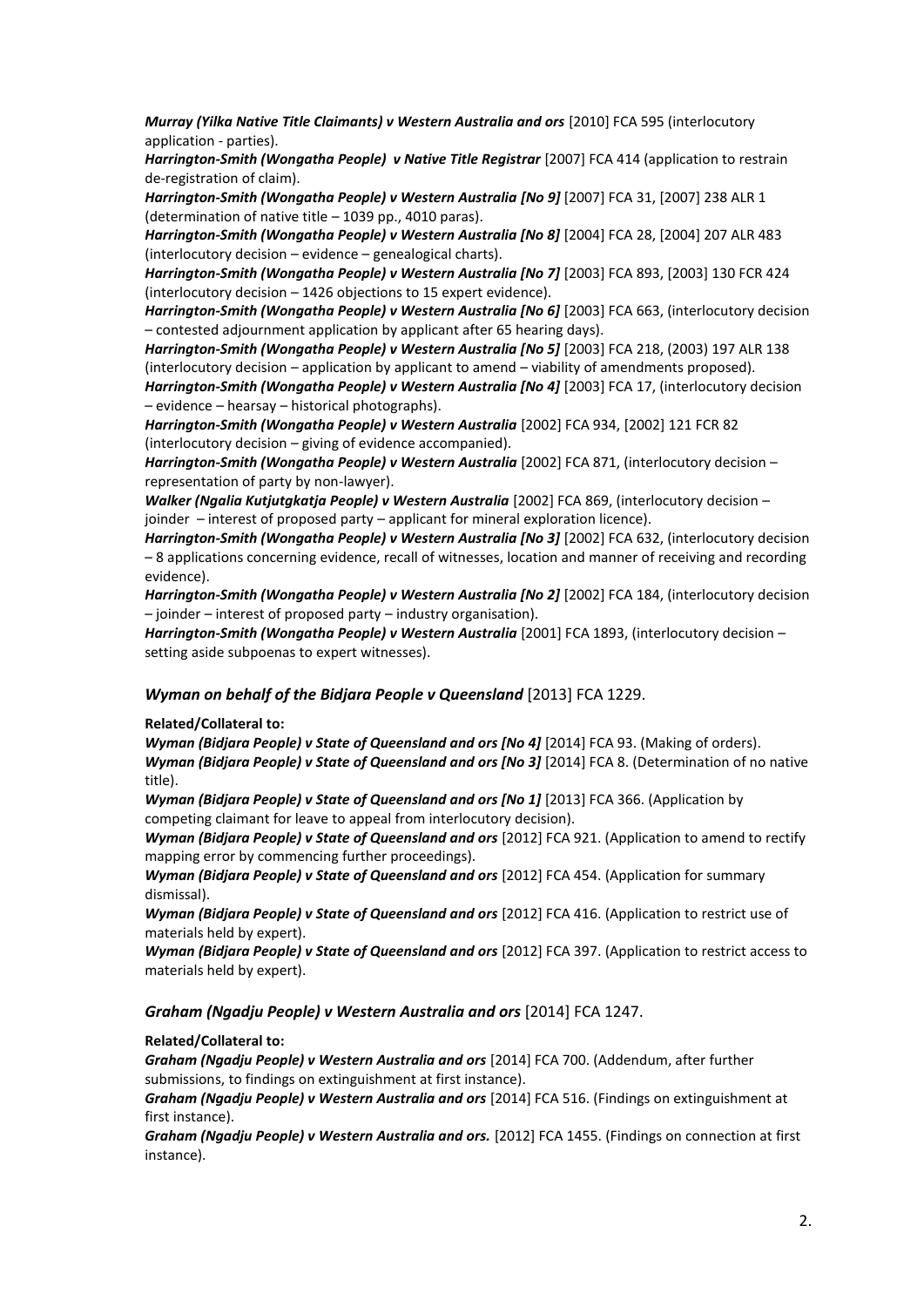### *Akiba (Torres Strait Sea Claim Group) v Queensland (No3)*[2010] FCA 643 (2012) 204 FCR 1.

Related/Collateral to: *Akiba (Torres Strait Sea Claim Group) v Queensland (No.2)* [2010] FCA 643; (2010) 184 FCR 406, (Production of documents used or produced by anthropologist).

### *Members of the Yorta Yorta Aboriginal Community v Victoria and Ors* [1998] FCA 1606.

Related/Collateral to:

*Members of the Yorta Yorta Aboriginal Community v Victoria and Ors* [1997] FCA 1181 (Evidence of distinctive customs).

*Members of the Yorta Yorta Aboriginal Community v Victoria and Ors* [1996] FCA 453 (Standing of parties – joinder).

### **Proceedings related to native title seeking relief other than a determination.**

*Re: Kelaray Pty Limited and Straits Exploration (Australia) Pty Limited, Ex Parte Mining Act s63N* [2017] SAEDRC 14. (Determination under alternative State provisions to NTA Subdivision P of application to conduct mining operations (exploration) on 'native title land').

#### Related/Collateral to:

*Starkey (Kokatha People) v South Australia and Ors* [2016] FCA 1577. (Application for stay of orders or injunction following dismissal of claimant application).

*Lake Torrens Overlap Proceedings (No 3)* [2016] FCA 899.

*Lake Torrens Overlap Proceedings (No 2)* [2015 FCA 519.

*Lake Torrens Overlap Proceedings* [2015] FCA 1195.

*Straits Exploration (Australia) P/L v Kokatha Uwankara Native Title Claimants* [2013] SASCFC 121 (Appeal from EDR Court decision and application for Judicial review).

*Straits Exploration (Australia) P/L v Kokatha Uwankara Native Title Claimants* [2011] SAEDRC 2. Determination under alternative State provisions to NTA Subdivision P of application to conduct mining operations (exploration) on 'native title land'. Extinguishment of native title.

*Straits Exploration (Australia) P/L v Kokatha Uwankara Native Title Claimants* [2010] SAEDRC 55.

*Budby (Barada Barna People) v Queensland [No.7],* [2016] FCA 1271. (Overlapping claimants to determination of native title, consent determination).

Related/Collateral to:

*Pegler (Widi People of the Nebo Estate) v Queensland* [2016] FCA 1272. (Overlapping consent determination of native title).

*Budby (Barada Barna People) v Queensland [No 6],* [2016] FCA 1271. (Overlapping Determinations of native title to shared area).

*Hunter and Dunrobin (Wierdi People) v Queensland* 28 June 2016, Federal Court of Australia, Dowsett J. Reasons not published. (Interlocutory application by Budby to join and seek dismissal of overlapping claim filed days before listing of proceedings for consent determination).

*Budby (Barada Barna People) v Queensland [No 5]* [2015] FCA 1511 (interlocutory application by dissident indigenous parties to join proceedings as respondents).

*Budby (Barada Barna People) v Queensland [No 4]* [2014] FCA 801 (interlocutory application by dissident indigenous party to join proceedings as respondent).

*Budby (Barada Barna People) v Native Title Registrar* [2015] FCA 629, (2015) 228 FCR 434 (Proceedings under *Administrative Decisions (Judicial Review) Act* to review registration decision).

*Budby (Barada Barna People) v Queensland [No 3]* [2014] FCA 607 (interlocutory decision concerning programming orders in three overlapping proceedings).

*Wulli Wulli Nation Aboriginal Corporation v Auburn Dawson People Limited (atf The Auburn Dawson Peoples Trust)* Federal Court of Australia, Reeves J, 19 March 2013. (Application to replace trustee company appointed before determination with PBC).

Related/Collateral to: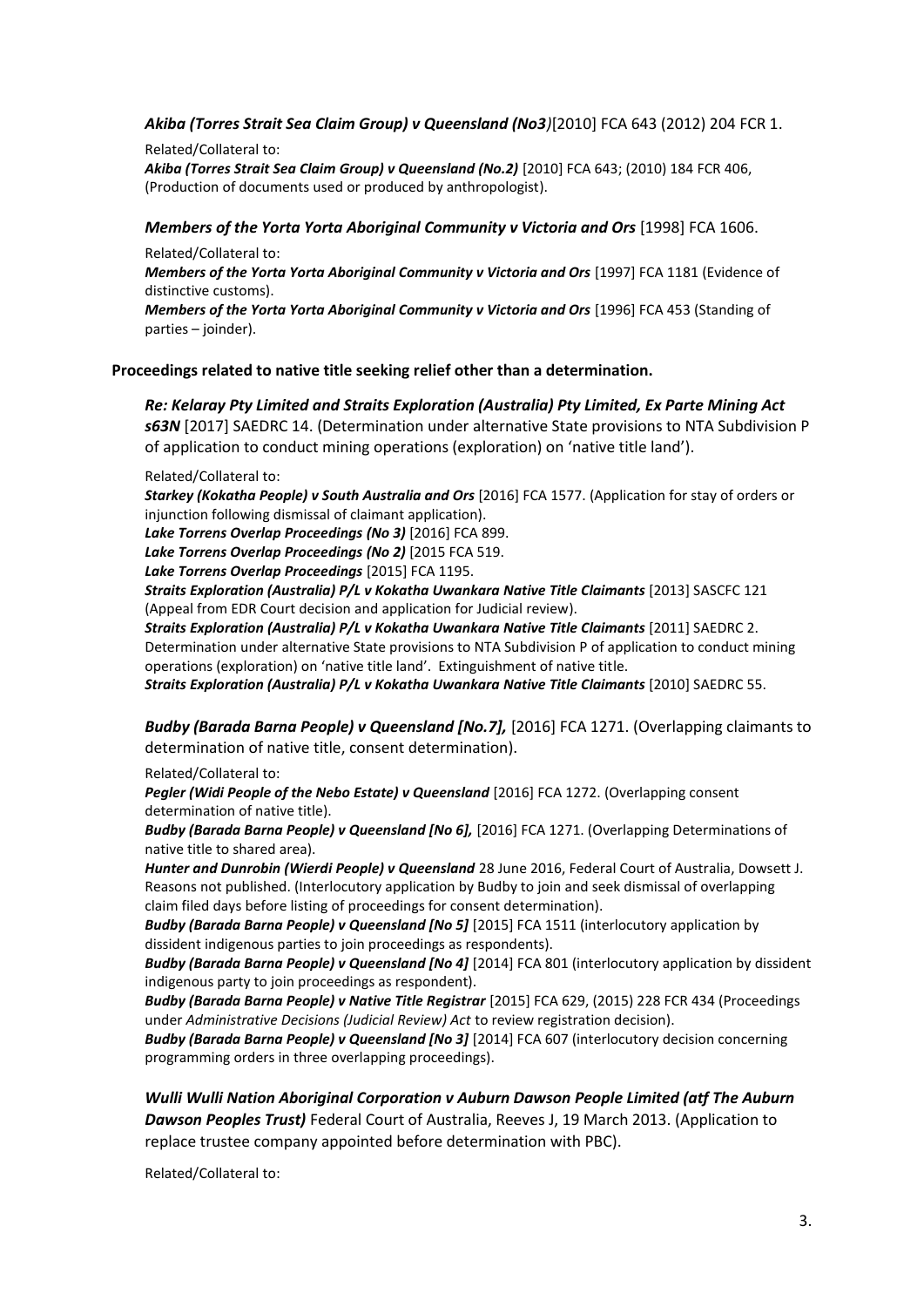*Anderson (Wulli Wulli People) v Queensland (No 3)* [2015] FCA 821 (consent determination).

*NSW Department of Primary Industries v Ardler and Brown* (Unreported, Local Court of NSW at Nowra, Dr Gabriel Fleming LCM, 19 March 2013). (Costs of \$200,000.00 awarded to defendant Aboriginal gatherers of abalone on withdrawal of prosecution during hearing.)

#### Related/Collateral to:

*Andrews v Ardler and Brown* [2013] DCNSW 94; (2012) 16 DCLR 339, (Appeal to District Court of New South Wales from magistrates earlier costs order.)

*Andrews (NSW Fisheries) v Ardler and Brown* (Unreported, Local Court of NSW at Nowra, Dr Gabriel Fleming LCM, 19 March 2013) (Costs of \$200,000.00 awarded to defendant Aboriginal gatherers of abalone on withdrawal of prosecution during hearing.)

*Andrews v Ardler and Brown* [2012] NSWSC 845; (2012) 266 FLR 177. (Appeal to Supreme Court from separate question determined by magistate, as to availability of "mistake of fact" defence in relation to defendant's belief that he holds native title.)

*O'Mara and Syme v Minister for Land and Water Conservation (NSW) and anor* [2008] FCA 51, (2008) 167 FCR 145. (Interlocutory Application by members of deadlocked claimant group for injunction to restrain third parties (State and Mooralbin Coal) from permitting coal mining).

*Rigby and Others v NSW Fisheries.* (unreported District Court of NSW, Blanch CJ, 14 Dec. 2007). (Appeal by defendants after reliance on NTA s211 in prosecution for fisheries offences.) Related/Collateral to:

*NSW Fisheries v Rigby and Others* (unreported Local Court of NSW, Magistrate Lyon, 2 Dec. 2005). (Conviction of 11 Aboriginal defendants for fisheries offences notwithstanding reliance on NTA s211.) *Mason and Others v Lyon and Another.*[2005] NSWSC 804 (Appeal from ruling in Local Court).

*Brown v NSW Coal Compensation Board (CCRT 2007/30-32)* (One of thirteen appeals from decision of Coal Compensation Board refusing compensation to Aboriginal people for compulsory acquisition of coalfields.)

Related/Collateral to:

*Cruse v NSW Coal Compensation Board (CCRT 2007/33-35) Coyte v NSW Coal Compensation Board (CCRT 2007/26-27) Matthews v NSW Coal Compensation Board (CCRT 2007/28/29) Northern Illawarra Aboriginal Collective Inc v NSW Coal Compensation Board (CCRT 2007/36-38)*

*Kanak v Minister for Land and Water Conservation* [2000] FCA 1105, (2001) 106 FCR 31, (2001) 180 ALR 489. (Dismissal of unauthorized non-claimant application seeking positive determination of native title and collateral injunctions as abuse of process.) Related/Collateral to:

*Kanak v Minister for Land and Water Conservation* [2000] FCA 1553.(Application for leave to appeal from decision to strike out proceedings.)

### **Taking of preservation evidence in various proceedings:**

*Yaegl people v Minister for Lands (NSW)-*NG 6052/98. (NNTT Member Sosso), 24 to 26 May 2011. North Coast New South Wales - proceedings later resolved by consent. *Anderson Gunai-Kurnai People v Victoria* – VID 6007/98,VID 398/2005. (North J), 3 to 5 and 10

to 11 December 2007. Victoria – Gippsland area, proceedings laterresolved by consent.

*Kaanju, Umpita, Lamalama & Ayaputha v Queensland -*QUD 6117/98. (Greenwood J.) 14 to 16 July 2007. Eastern Cape York - proceedings later resolved by consent.

*Blacklock (Nucoorilma Clan, Gamilaroi People) v Minister*, NSD 6106/98. (Buchanan J), 5-7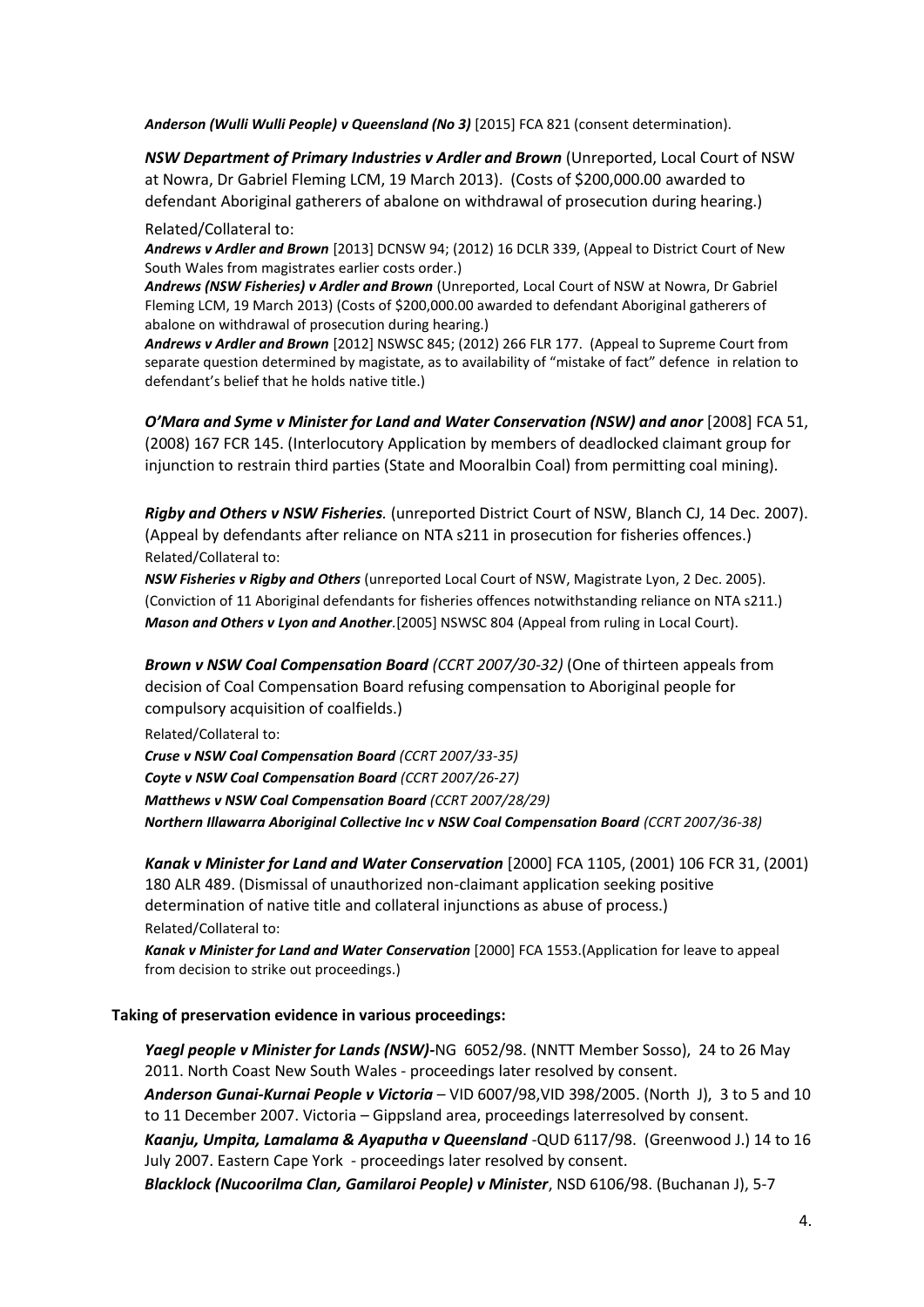December 2006. New South Wales – Armidale area. Proceedings later dismissed. *McKenzie (Kuyani People) v South Australia* – SAD 6004/98. (Finn J), 25 to 28 October 2004. South Australia - Port Augusta area. Proceedings later dismissed.

*Sir Samual and Tjupan claimants v Western Australia* - WAG 6001/98. (Sackville J), 18 to 21 October 2004. Western Australia – Leinster area, Proceedings later discontinued.

*Dimer (Esperance Nyungar people) v Western Australia* –WAG 6097/1998. (Giles J), 2 to 4 and 7 to 10 April 2003. Western Australia – Esperance area. Subsequent 'Early Neutral Evaluation' by the Hon. John Lockhart (retired Federal Court Justice). Proceedings later resolved by consent. *Kennedy (Wotjobaluk people) v Victoria* – VID 6005/1999. (NNTT President Graham Neate),

17 March 2003. Victoria – Horsham area. Proceedings later resolved by consent. *Wilson (Bandjalang people) v New South Wales* – NG 6034/98. (Hely J), 21 to 25 and 28 to 29 October 2002. New South Wales – Evans Head area). Proceedings later resolved by consent. *Gundangara Tribal Aboriginal Corp. v New South Wales* – NG 6060/98. Wilcox J, 17-18 September 2002. New South Wales – Goulburn area. Proceedings later dismissed.

## **Appearances in Future Act processes in the National Native Title Tribunal.**

*White Mining (NSW) Pty Ltd, Austral-Asia Coal Holdings Pty Ltd & ICRA Ashton Pty Ltd/Scott Franks & Anor (Plains Clans of the Wonnarua People)/New South Wales* [\[2011\] NNTTA 110](http://www.austlii.edu.au/au/cases/cth/NNTTA/2011/110.html)

*Coalpac Pty Ltd, / North Eastern Wiradjuri People of the Bathurst, Lithgow, Mudgee area /State of New South Wales* [\[2009\] NNTTA 137.](http://www.austlii.edu.au/au/cases/cth/NNTTA/2011/110.html) 

Related/Collateral to:

*Coalpac Pty Ltd, / North Eastern Wiradjuri People of the Bathurst, Lithgow, Mudgee area /State of New South Wales* [2009] NNTTA 133.

*Carol Dawn Bissett and Another / Mineral Deposits (Operations) Pty Limited / New South Wales* [\[2001\] NNTTA 104](http://www.austlii.edu.au/au/cases/cth/NNTTA/2011/110.html).

**Some matters unconnected with native title.**

# *Estate of the Late Akos Balazs Melegh* [2016] NSWSC 584.

Related/Collateral to:

*Estate of the Late Akos Balazs Melegh* [2016] NSWSC 249.

Administration of estate of deceased with no Australian relatives – superannuation death benefit - competing applications for probate – questionable wills – other suspicious circumstances – solicitor/executors move to remove caveat, strike out administration claim – collateral claim for family provision by surprise de-facto beneficiary under questioned wills – claims for commission and or costs by 'solicitor/executors' under 'wills' – fraud - conduct concerning creation of 'wills' referred to Attorney General – costs.

*Ray and others v Eastern Suburbs Motor Cycle Club Inc. and ors* [2012] NSWSC 1151. Application for judicial advice on distribution of proceeds of sale of land held by trustees for unincorporated association. Affairs of association later informally 'taken over' by incorporated association formed years later. Documents lodged at time of incorporation described association as 'new', not successor to unincorporated body. 'Life members' of (former) unincorporated association asserted continuing parallel existence (albeit inactive) of unincorporated association and asserted beneficial entitlement to funds.

*Inquest into the death of Private Jacob Kovco.*